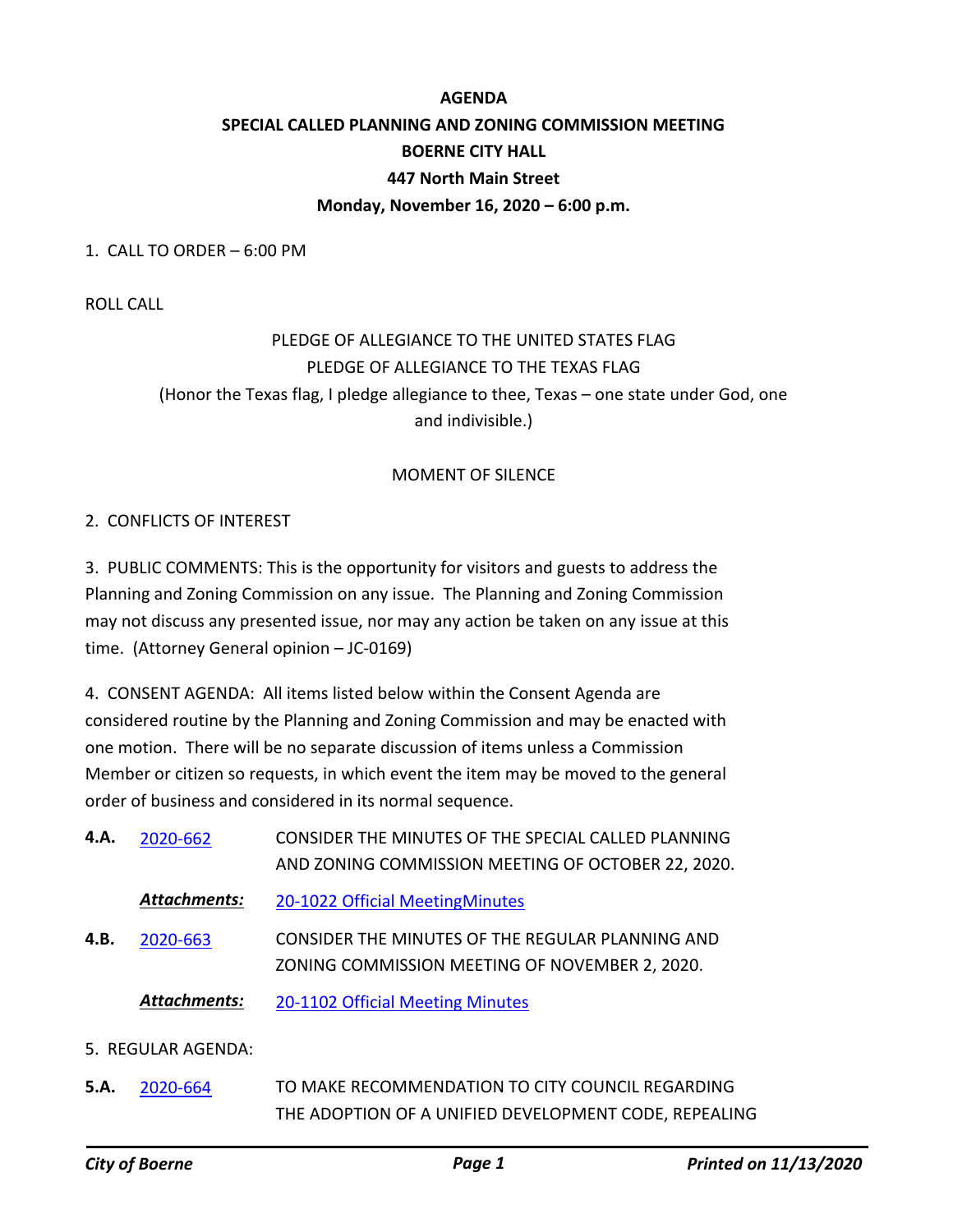## AND REPLACING ALL ORDINANCES PERTAINING TO LAND DEVELOPMENT, ZONING AND SIGNAGE.

- I. PRESENTATION
- II. PUBLIC HEARING
- III. MAKE RECOMMENDATION

UDC AIS Boerne Unified Development Code *Attachments:*

6. COMMENTS FROM COMMISSION/LEGAL COUNSEL/STAFF - No discussion or action may take place

7. THE CITY OF BOERNE PLANNING AND ZONING COMMISSION RESERVES THE RIGHT TO ADJOURN INTO EXECUTIVE SESSION AT ANY TIME TO DISCUSS ANY OF THE MATTERS LISTED ABOVE, AS AUTHORIZED BY TEXAS GOVERNMENT CODE §551.071 (CONSULTATION WITH ATTORNEY).

8. ADJOURNMENT

s/s Laura Talley

Administrative Officer

\_\_\_\_\_\_\_\_\_\_\_\_\_\_\_\_\_\_\_\_\_\_\_\_\_\_\_\_\_\_\_

\_\_\_\_\_\_\_\_\_\_\_\_\_\_\_\_\_\_\_\_\_\_\_\_\_\_\_\_\_\_\_

### **CERTIFICATION**

**I herby certify that the above notice of meeting was posted on the 13th day of November, 2020 at 4:00 p.m.**

s/s Heather Wood

**Secretary** 

### **NOTICE OF ASSISTANCE AT THE PUBLIC MEETINGS**

**The City Hall Complex is wheelchair accessible. Access to the building and special parking is available at the front entrance of the building. Requests for special services must be received forty-eight (48) hours prior to the meeting time by calling the Planning and Community Development Department at 830-249-9511.**